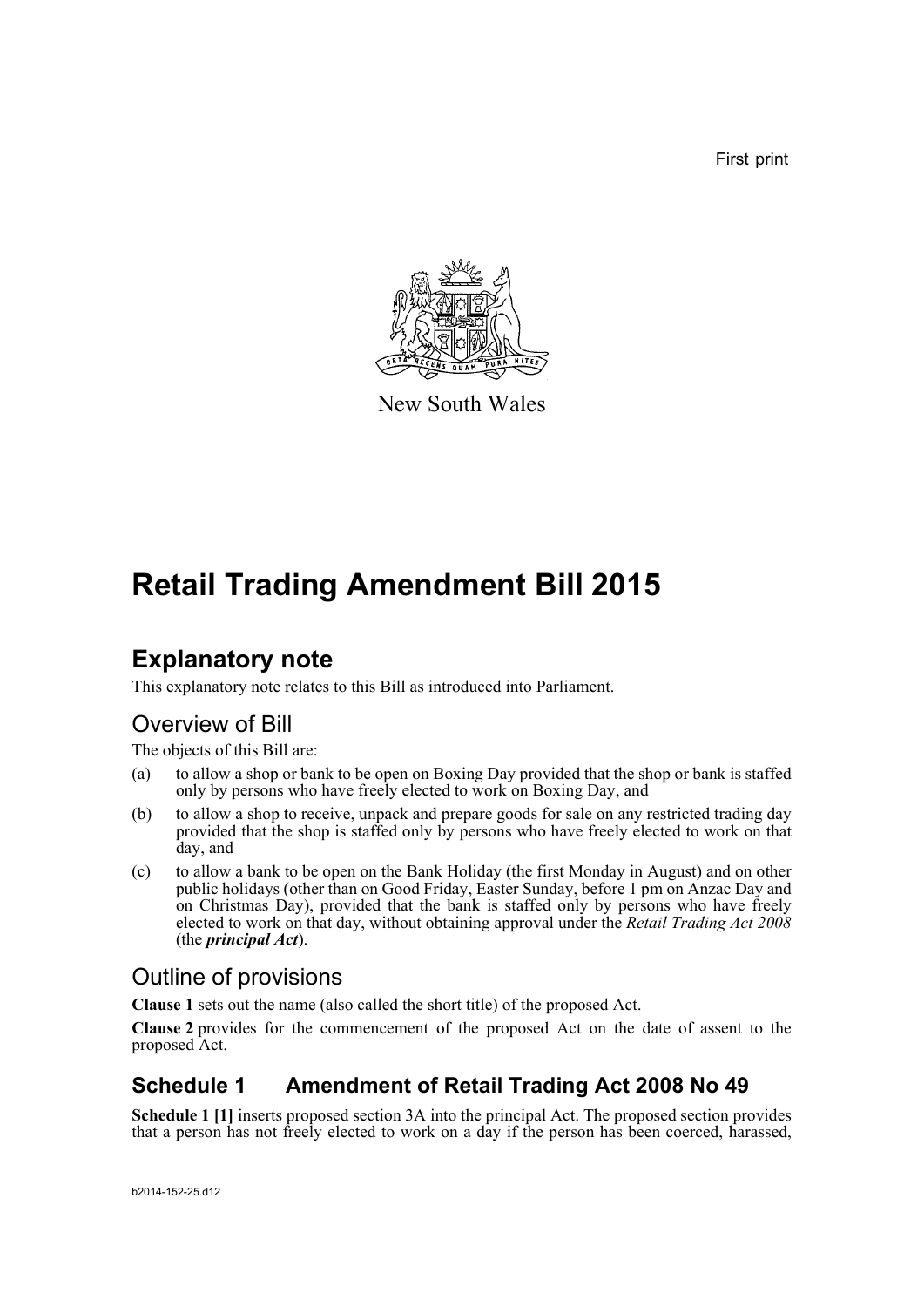threatened or intimidated to work on that day or merely because the person has been rostered, or required by the terms of an industrial instrument, to work on that day. **Schedule 1 [3], [4], [6], [7], [12] and [13]** make consequential amendments.

**Schedule 1 [5]** inserts proposed sections 8A and 8B into the principal Act.

Proposed section 8A gives effect to paragraph (b) of the Overview above.

Proposed section 8B gives effect to paragraph (a) of the Overview above in relation to shops.

**Schedule 1 [2]** makes a consequential amendment.

**Schedule 1 [8]** inserts proposed section 14CA. Proposed section 14CA gives effect to paragraphs (a) (in relation to banks) and (c) of the Overview above. **Schedule 1 [9]** makes a similar amendment to allow a financial institution to open on the Bank Holiday without obtaining approval under the principal Act. **Schedule 1 [10] and [11]** make consequential amendments.

#### **Schedule 2 Amendment of Retail Trading Regulation 2014**

**Schedule 2** amends the *Retail Trading Regulation 2014* as a consequence of the insertion of proposed sections 8A and 8B.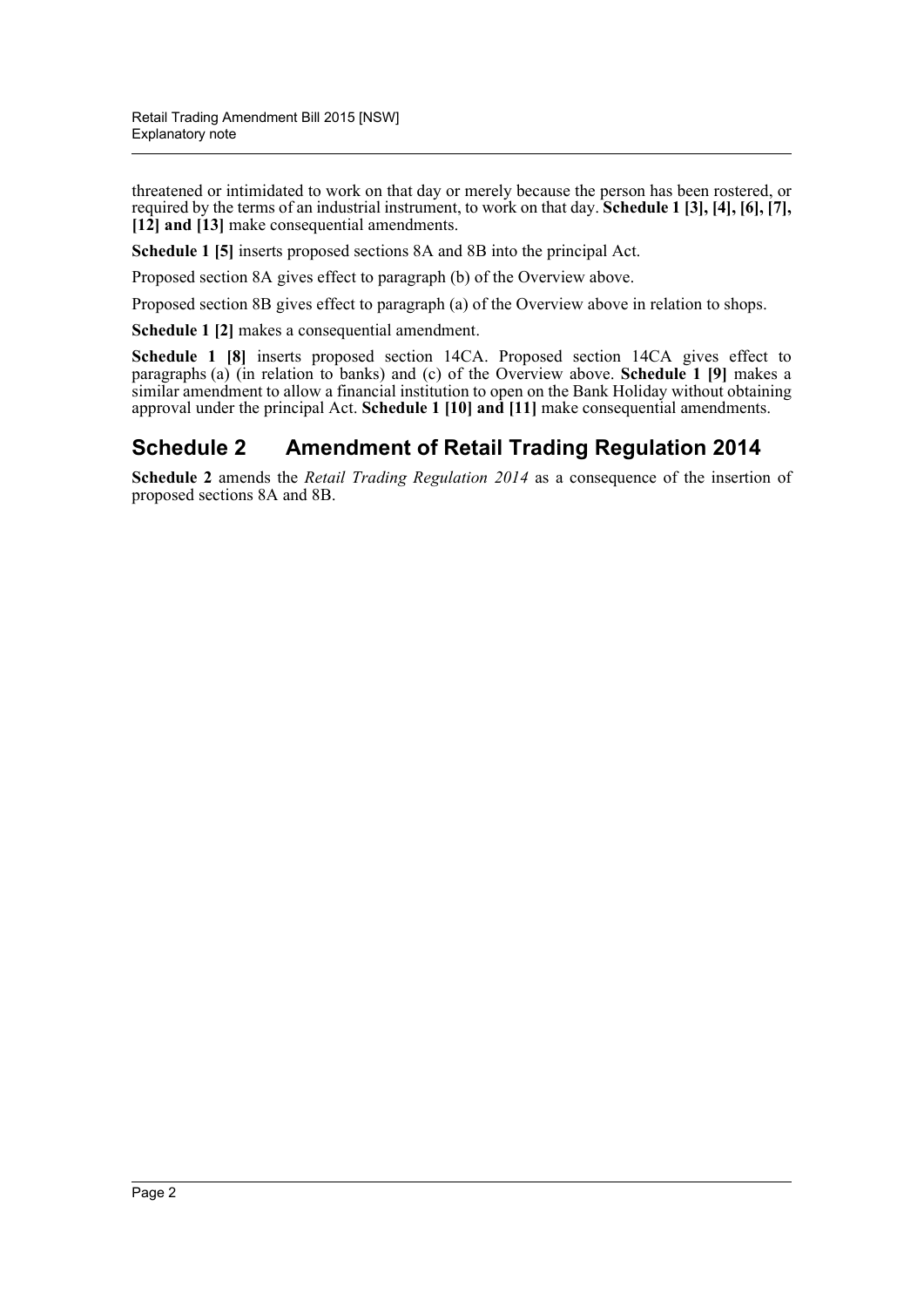First print



New South Wales

# **Retail Trading Amendment Bill 2015**

## **Contents**

|                                                        | Page          |
|--------------------------------------------------------|---------------|
|                                                        |               |
| Name of Act                                            | 2             |
| Commencement                                           | $\mathcal{D}$ |
| Schedule 1 Amendment of Retail Trading Act 2008 No 49  | 3             |
| Schedule 2 Amendment of Retail Trading Regulation 2014 | 5             |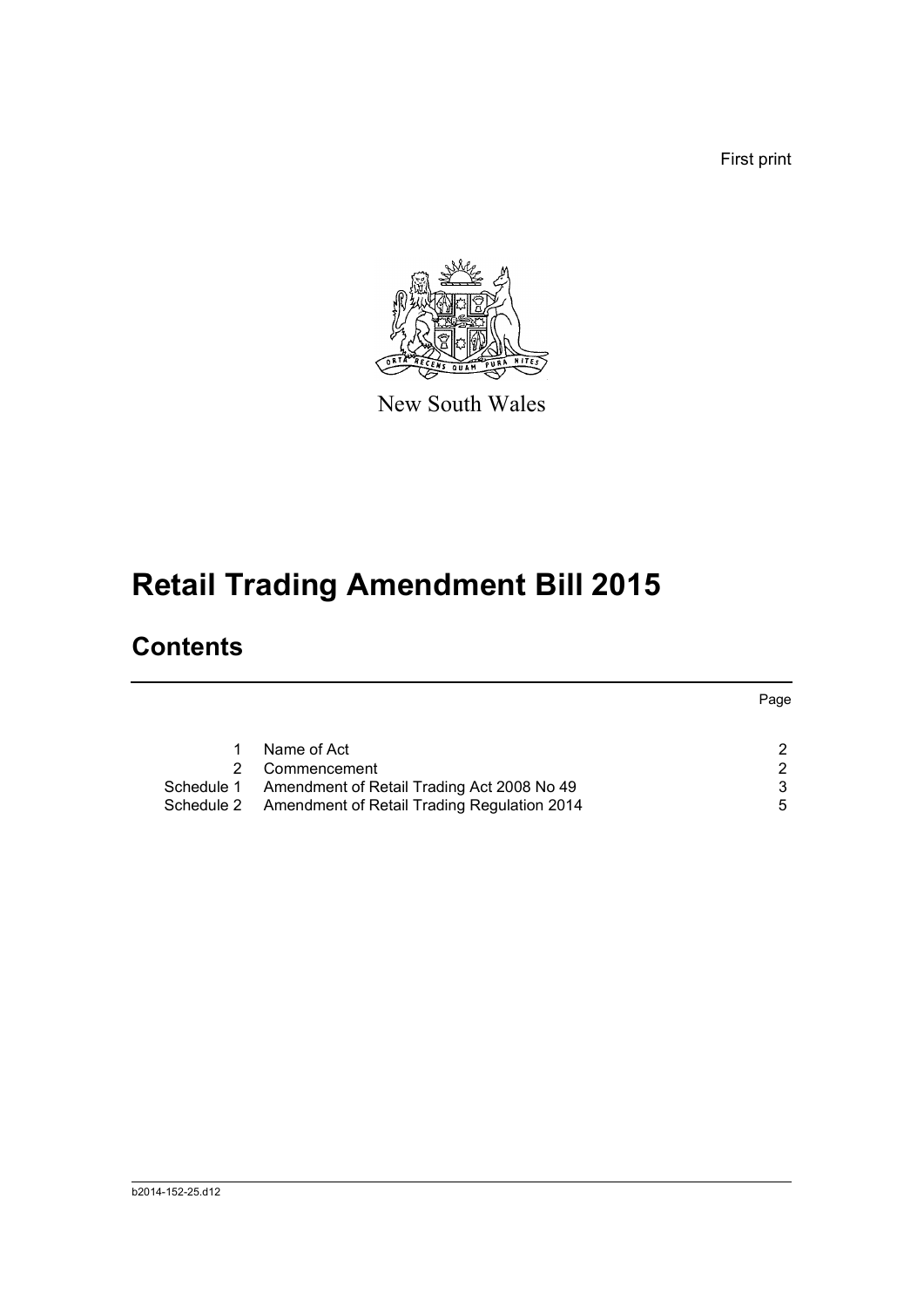

New South Wales

# **Retail Trading Amendment Bill 2015**

No , 2015

#### **A Bill for**

An Act to amend the *Retail Trading Act 2008* to make further provision with respect to restricted trading days and bank trading days; and for other purposes.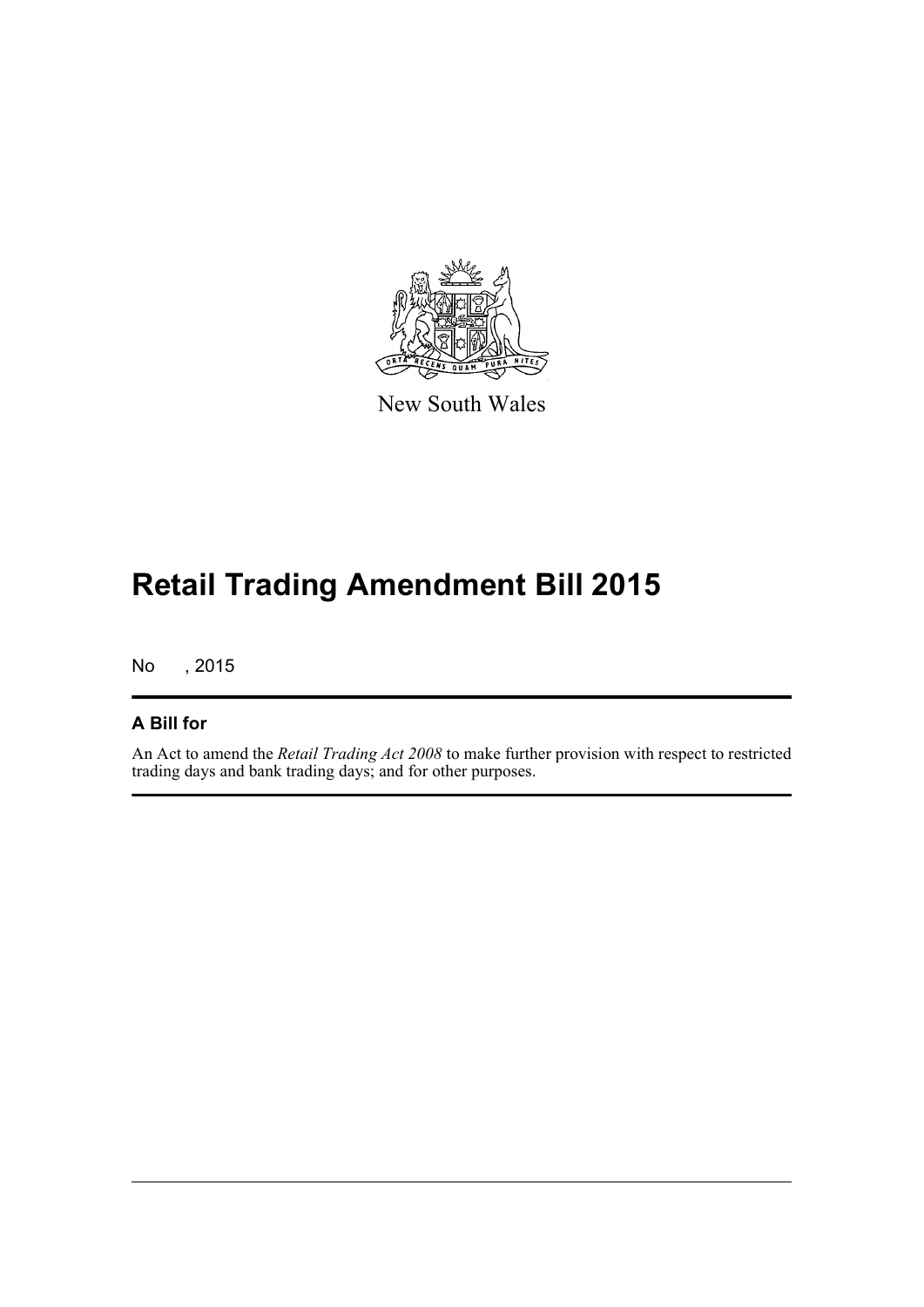<span id="page-4-1"></span><span id="page-4-0"></span>

| The Legislature of New South Wales enacts: |                                                       | 1             |
|--------------------------------------------|-------------------------------------------------------|---------------|
| -1                                         | Name of Act                                           | $\mathcal{P}$ |
|                                            | This Act is the Retail Trading Amendment Act 2015.    | 3             |
|                                            | <b>Commencement</b>                                   | 4             |
|                                            | This Act commences on the date of assent to this Act. | 5             |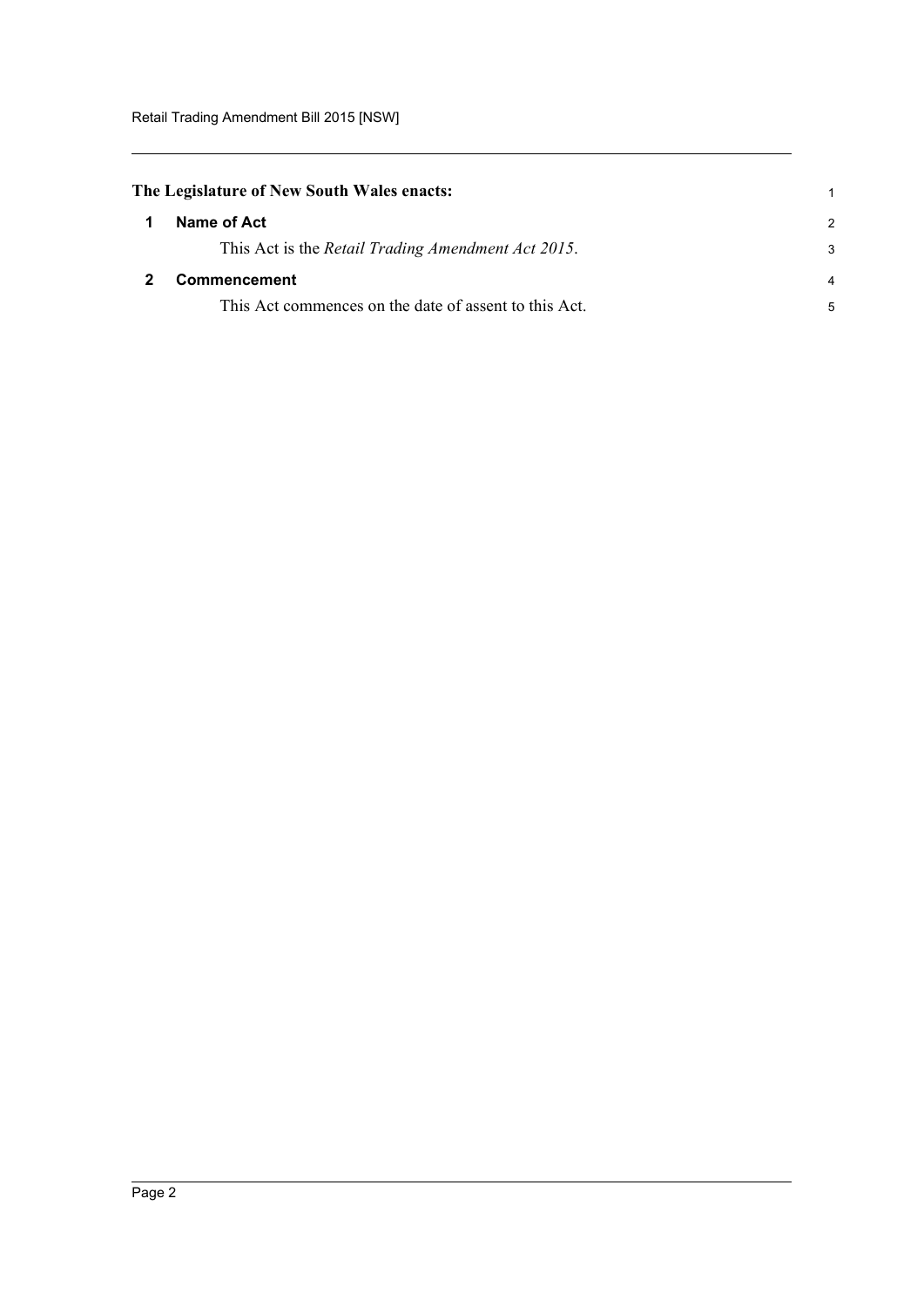<span id="page-5-0"></span>

|       | <b>Schedule 1</b> |                                                                                                                         |     | <b>Amendment of Retail Trading Act 2008 No 49</b>                                                                                                                                      | 1                                 |
|-------|-------------------|-------------------------------------------------------------------------------------------------------------------------|-----|----------------------------------------------------------------------------------------------------------------------------------------------------------------------------------------|-----------------------------------|
| [1]   |                   | <b>Section 3A</b>                                                                                                       |     |                                                                                                                                                                                        | $\overline{a}$                    |
|       |                   | Insert after section 3:                                                                                                 |     |                                                                                                                                                                                        | 3                                 |
|       | 3Α                | Meaning of "freely elected to work"                                                                                     |     |                                                                                                                                                                                        |                                   |
|       |                   |                                                                                                                         |     | For the purposes of this Act, a person has not freely elected to work on a day:                                                                                                        | 5                                 |
|       |                   |                                                                                                                         | (a) | if the person works on the day because the person has been coerced,<br>harassed, threatened or intimidated by or on behalf of the occupier of<br>the shop or on behalf of the bank, or | $\epsilon$<br>$\overline{7}$<br>8 |
|       |                   |                                                                                                                         | (b) | merely because the person is rostered, or required by the terms of an<br>industrial instrument, to work on that day.                                                                   | 9<br>10                           |
| $[2]$ |                   |                                                                                                                         |     | Section 4 Shops to be closed on restricted trading days                                                                                                                                | 11                                |
|       |                   | Omit section $4(3)$ .                                                                                                   |     |                                                                                                                                                                                        | 12                                |
| $[3]$ |                   |                                                                                                                         |     | Section 7 Businesses of certain kinds exempt from trading restrictions                                                                                                                 | 13                                |
|       |                   |                                                                                                                         |     | Omit "have freely elected to work on that day, without any coercion, harassment, threat or<br>intimidation by or on behalf of the occupier of the shop" from section 7(2).             | 14<br>15                          |
|       |                   |                                                                                                                         |     | Insert instead "have freely elected to work on that day".                                                                                                                              | 16                                |
| [4]   |                   | Section 7 (3)                                                                                                           |     |                                                                                                                                                                                        | 17                                |
|       |                   |                                                                                                                         |     | Omit section 7 (3) and (4). Insert instead:                                                                                                                                            | 18                                |
|       |                   | (3)                                                                                                                     |     | This section has effect despite any other Act or law.                                                                                                                                  | 19                                |
| [5]   |                   | <b>Sections 8A and 8B</b>                                                                                               |     |                                                                                                                                                                                        | 20                                |
|       |                   | Insert after section 8:                                                                                                 |     |                                                                                                                                                                                        | 21                                |
|       | <b>8A</b>         | Shop not prohibited from receiving, unpacking and preparing goods for sale if<br>22<br>staff freely elect to work<br>23 |     |                                                                                                                                                                                        |                                   |
|       |                   | (1)                                                                                                                     |     | A shop is not required to be kept closed on a restricted trading day if:                                                                                                               | 24                                |
|       |                   |                                                                                                                         | (a) | the only business activities carried on at the shop on that day are<br>receiving, unpacking or preparing goods for sale, and                                                           | 25<br>26                          |
|       |                   |                                                                                                                         | (b) | the business activities are carried on only by persons who have freely<br>elected to work on that day.                                                                                 | 27<br>28                          |
|       |                   | (2)                                                                                                                     |     | This section has effect despite any other provision of this Act or of any other<br>Act or law.                                                                                         | 29<br>30                          |
|       | 8Β                |                                                                                                                         |     | Shop not required to be closed on Boxing Day if staff freely elect to work                                                                                                             | 31                                |
|       |                   | (1)                                                                                                                     |     | A shop is not required to be kept closed on Boxing Day if the shop is staffed<br>only by persons who have freely elected to work on that day.                                          | 32<br>33                          |
|       |                   | (2)                                                                                                                     |     | This section has effect despite any other provision of this Act and any other<br>Act or law.                                                                                           | 34<br>35                          |
| [6]   |                   |                                                                                                                         |     | Section 13 Staffing on restricted trading days                                                                                                                                         | 36                                |
|       |                   |                                                                                                                         |     | Omit "have freely elected to work on that day, without any coercion, harassment, threat or<br>intimidation by or on behalf of the occupier of the shop" from section 13 (1).           | 37<br>38                          |
|       |                   | Insert instead "have freely elected to work on that day".                                                               |     |                                                                                                                                                                                        | 39                                |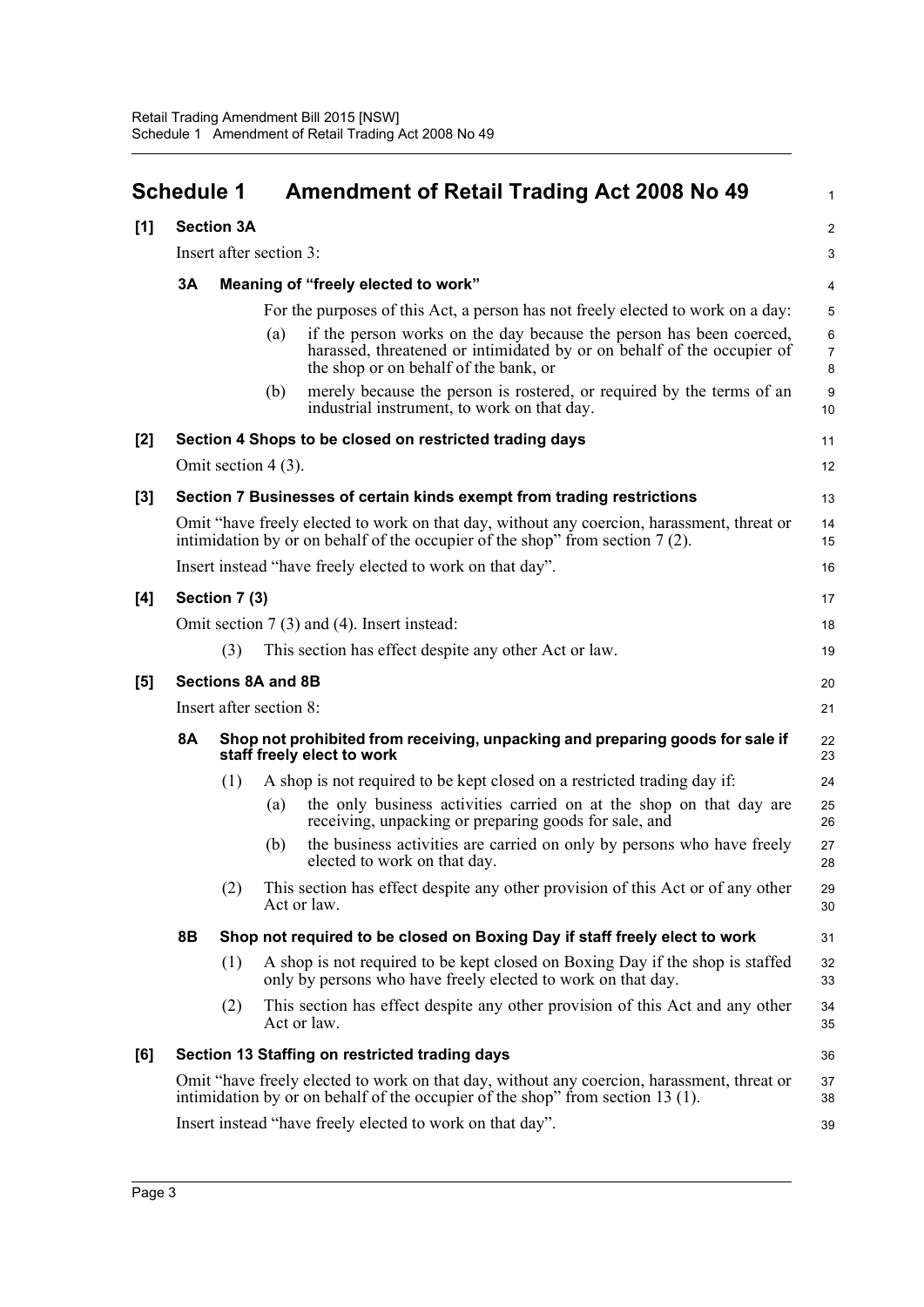| <b>Section 13 (2)</b>                                                                                                                                                                                                                                               | 1                             |
|---------------------------------------------------------------------------------------------------------------------------------------------------------------------------------------------------------------------------------------------------------------------|-------------------------------|
| Omit the subsection.                                                                                                                                                                                                                                                | $\overline{a}$                |
| <b>Section 14CA</b>                                                                                                                                                                                                                                                 | 3                             |
| Insert after section 14C:                                                                                                                                                                                                                                           | 4                             |
| <b>14CA</b><br>Banks may be open on certain bank close days if staff freely elect to work                                                                                                                                                                           | 5                             |
| Despite section 14C, a bank may be open for retail banking business on Bank<br>Holiday or a public holiday (other than a public holiday referred to in<br>section $14E(1)$ , if the bank is staffed only by persons who have freely elected<br>to work on that day. | 6<br>$\overline{7}$<br>8<br>9 |
| Section 14D Extension of Bank Holiday to other financial institutions                                                                                                                                                                                               | 10                            |
| Omit section 14D (3) (a). Insert instead:                                                                                                                                                                                                                           | 11                            |
| the financial institution (or the branch) is staffed only by persons who<br>(a)<br>have freely elected to work on that day, or                                                                                                                                      | 12<br>13                      |
| Section 14D (4) and (5)                                                                                                                                                                                                                                             | 14                            |
| Omit the subsections.                                                                                                                                                                                                                                               | 15                            |
| Section 14E Restrictions on granting approval for banks to open                                                                                                                                                                                                     |                               |
| Omit ", on Christmas Day or on Boxing Day" from section 14E (1).                                                                                                                                                                                                    | 17                            |
| Insert instead "or on Christmas Day".                                                                                                                                                                                                                               | 18                            |
| Section 14F Staffing on bank close days                                                                                                                                                                                                                             | 19                            |
| Omit "have freely elected to work on that day, without any coercion, harassment, threat or<br>intimidation by or on behalf of the bank" from section $14F(1)$ .                                                                                                     | 20<br>21                      |
| Insert instead "have freely elected to work on that day".                                                                                                                                                                                                           | 22                            |
| Section 14F (2)                                                                                                                                                                                                                                                     | 23                            |
| Omit the subsection.                                                                                                                                                                                                                                                | 24                            |
|                                                                                                                                                                                                                                                                     |                               |